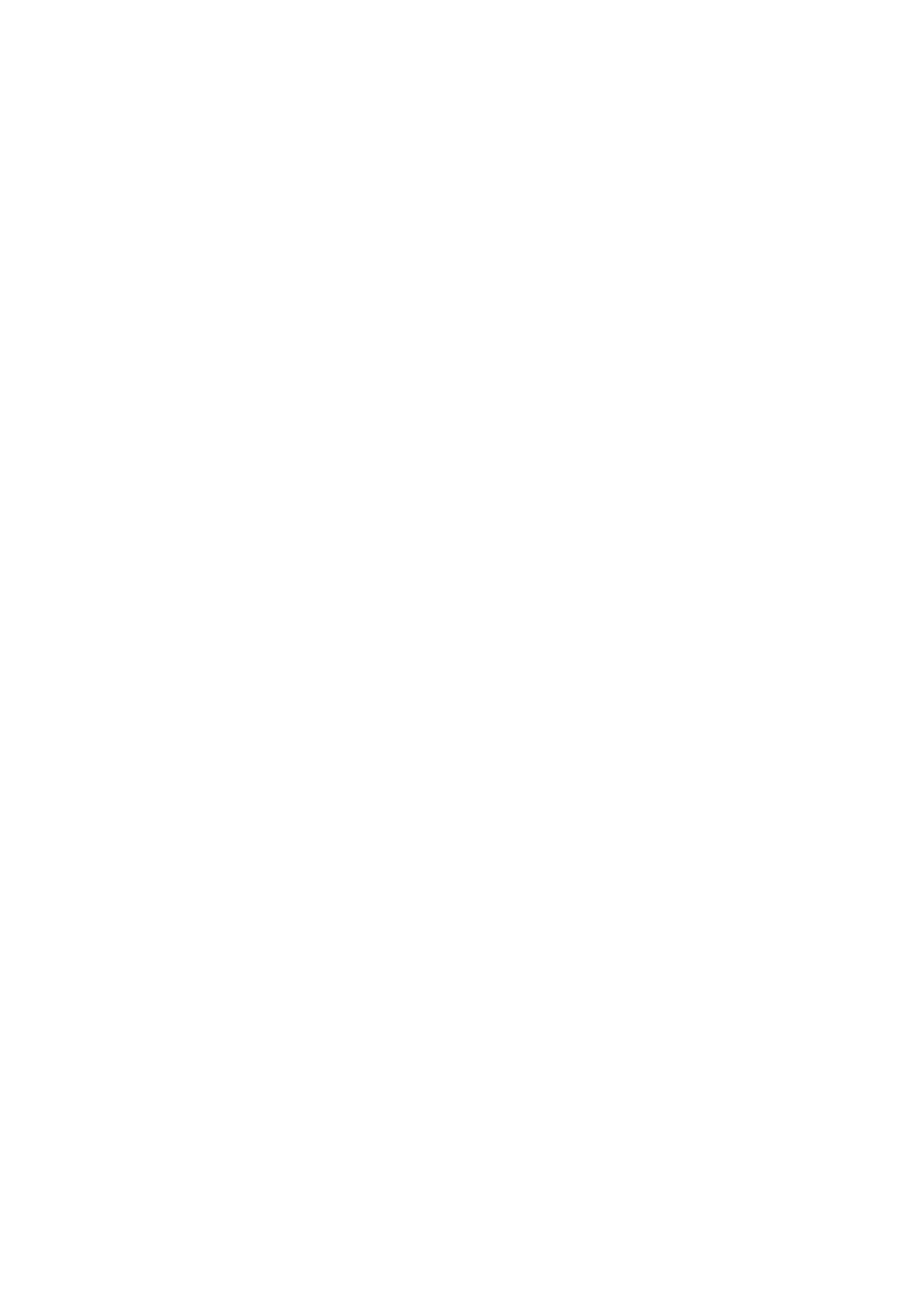#### **Program note**

A setting of the fragments of a World War I poem, "If ye forget" by G. A. Studdert Kennedy. In this piece, I divided the choir into 2 groups, to create space and dimension. This piece was written in 2016 as a part of the Tenso Young Composers Workshop 2016 in Amsterdam.

#### **Text**

If ye forget - If ye forget, Then your children must remember, And their brow be ever wet, With the tears of their remembrance, With the tears and bloody sweat, If ye forget.

#### **Seating plan**

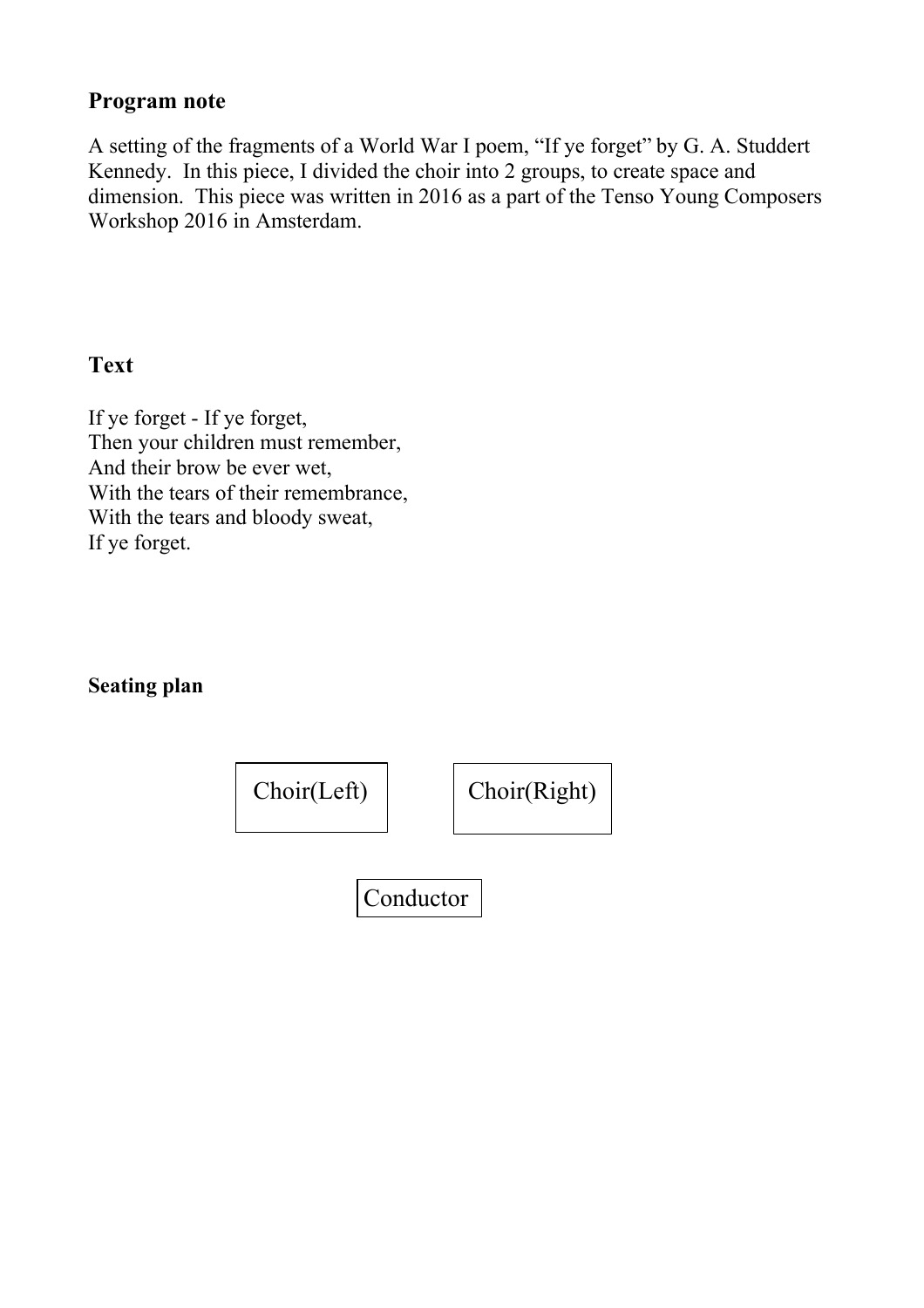#### **Performance note**



**Note** : Texts in the parentheses () refer to the International Phonetic Alphabet (API).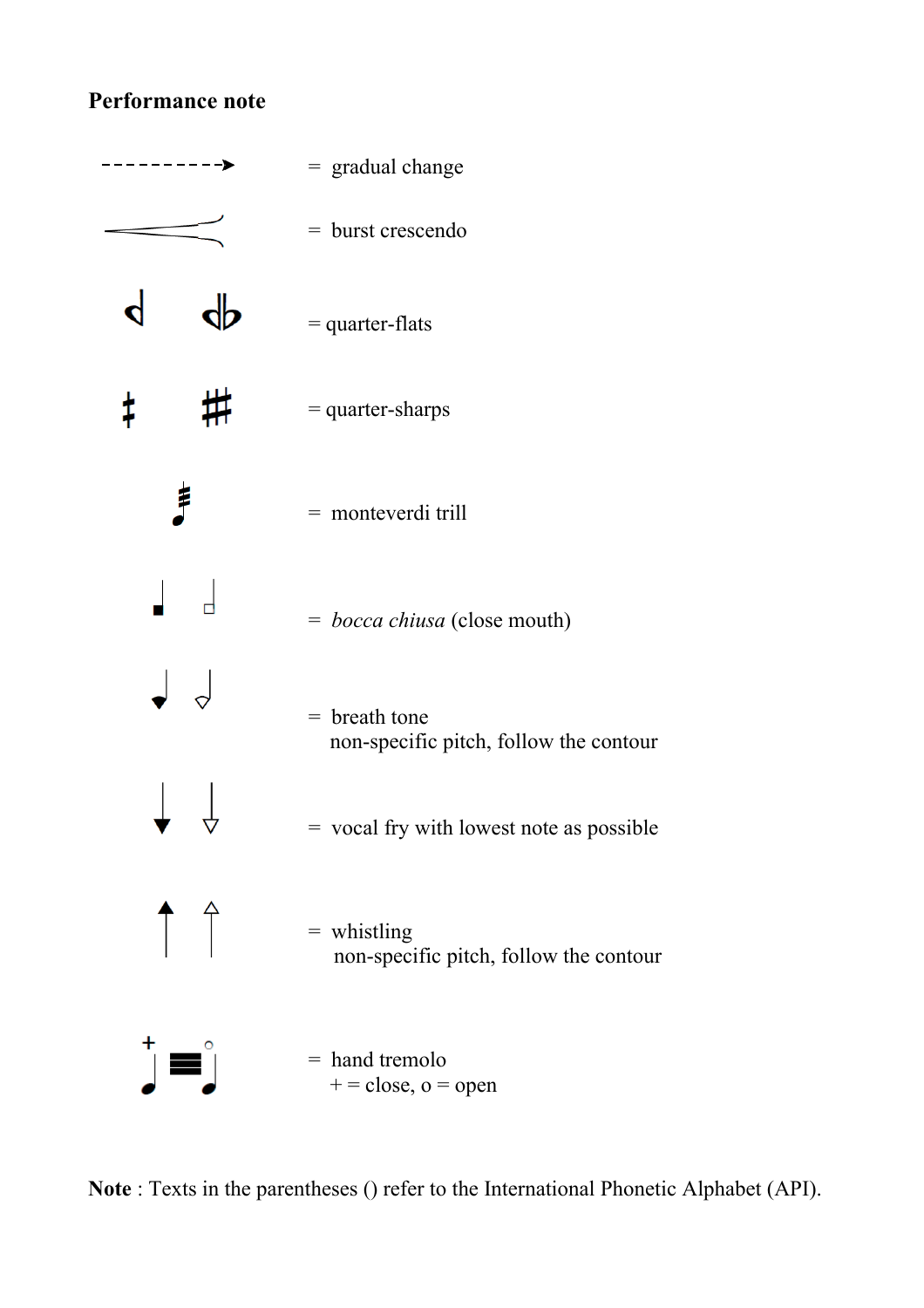### If Ye Forget (fragment) for double choir

G. A. Studdert Kennedy

Patiparn Jaikampan

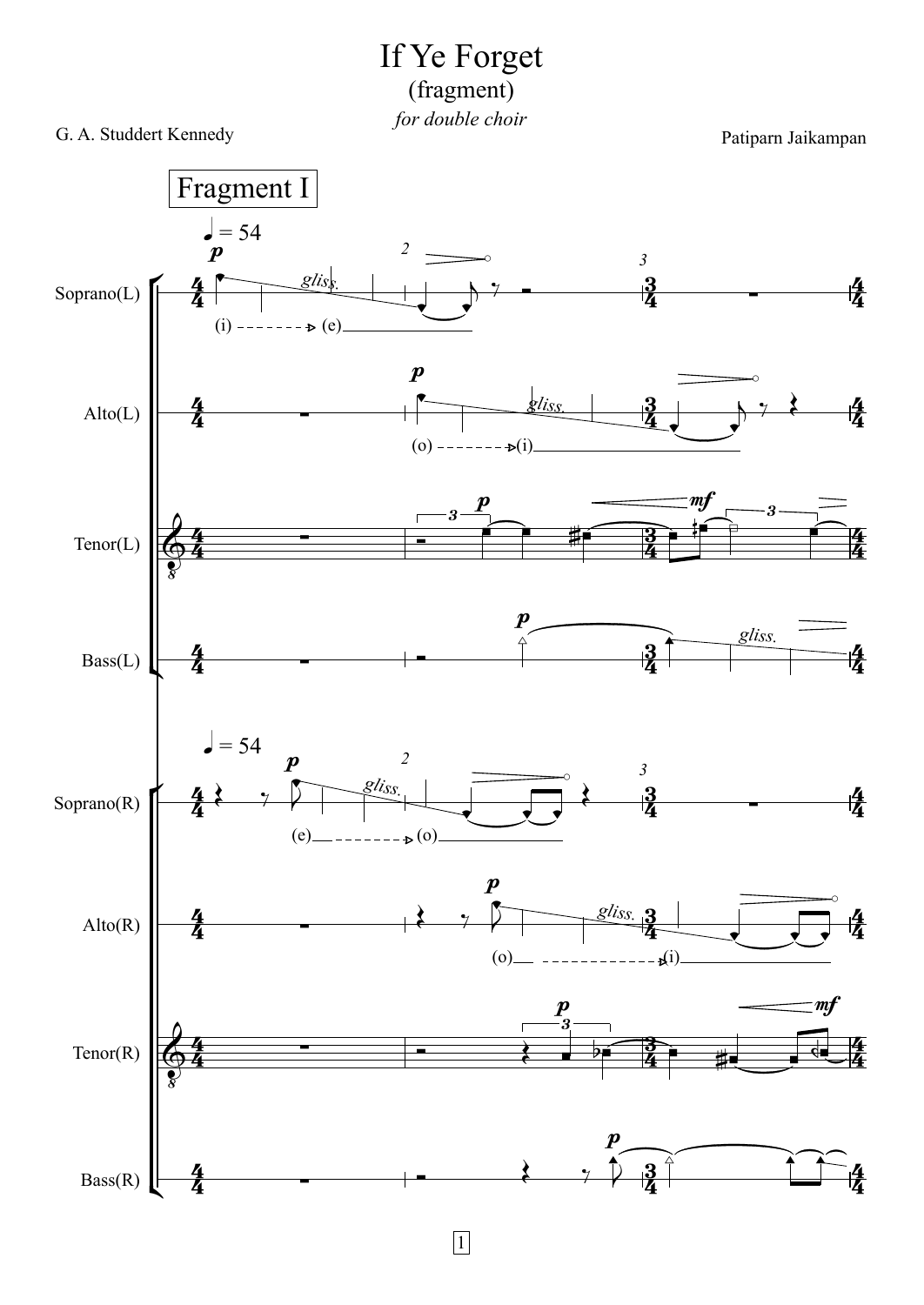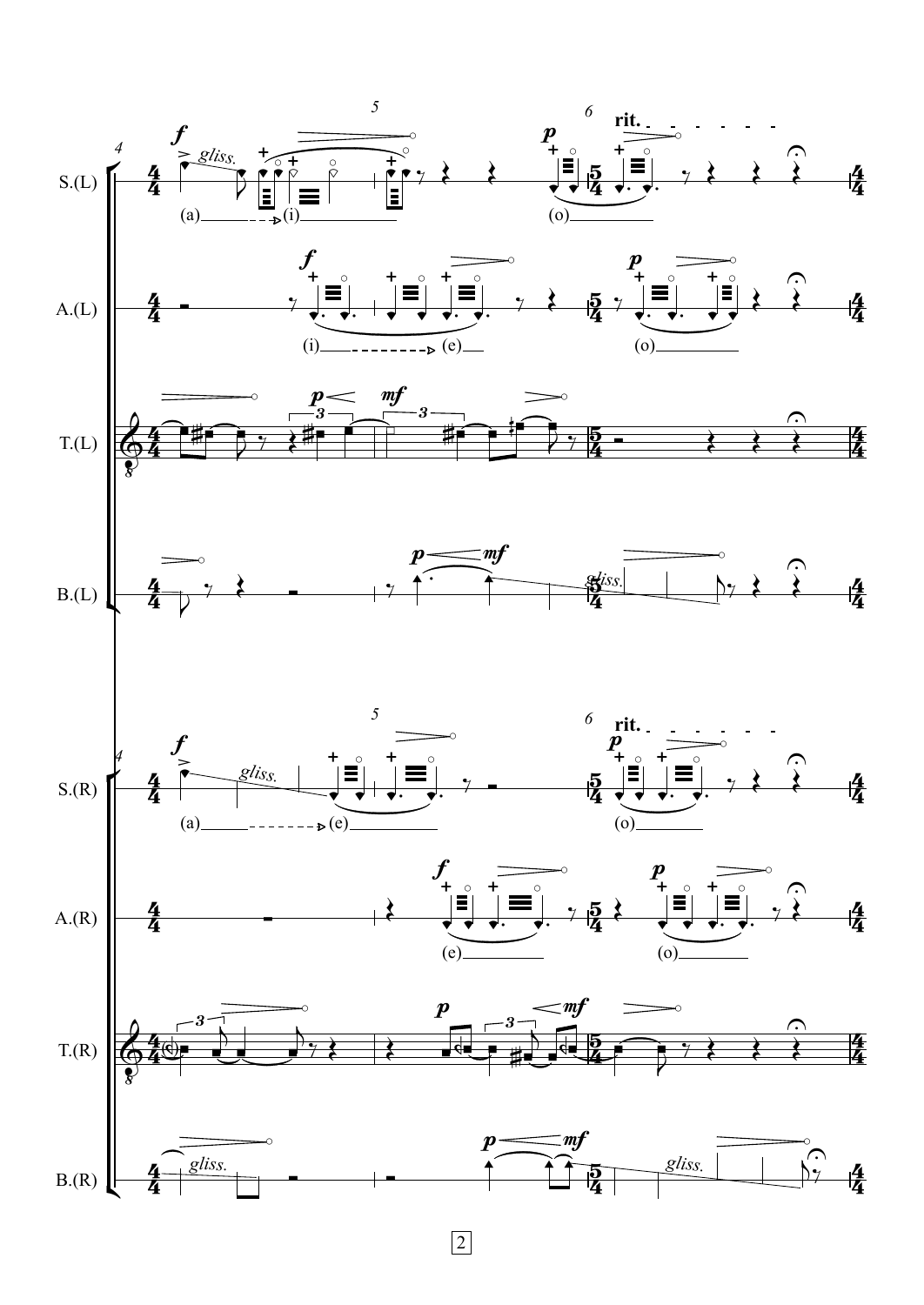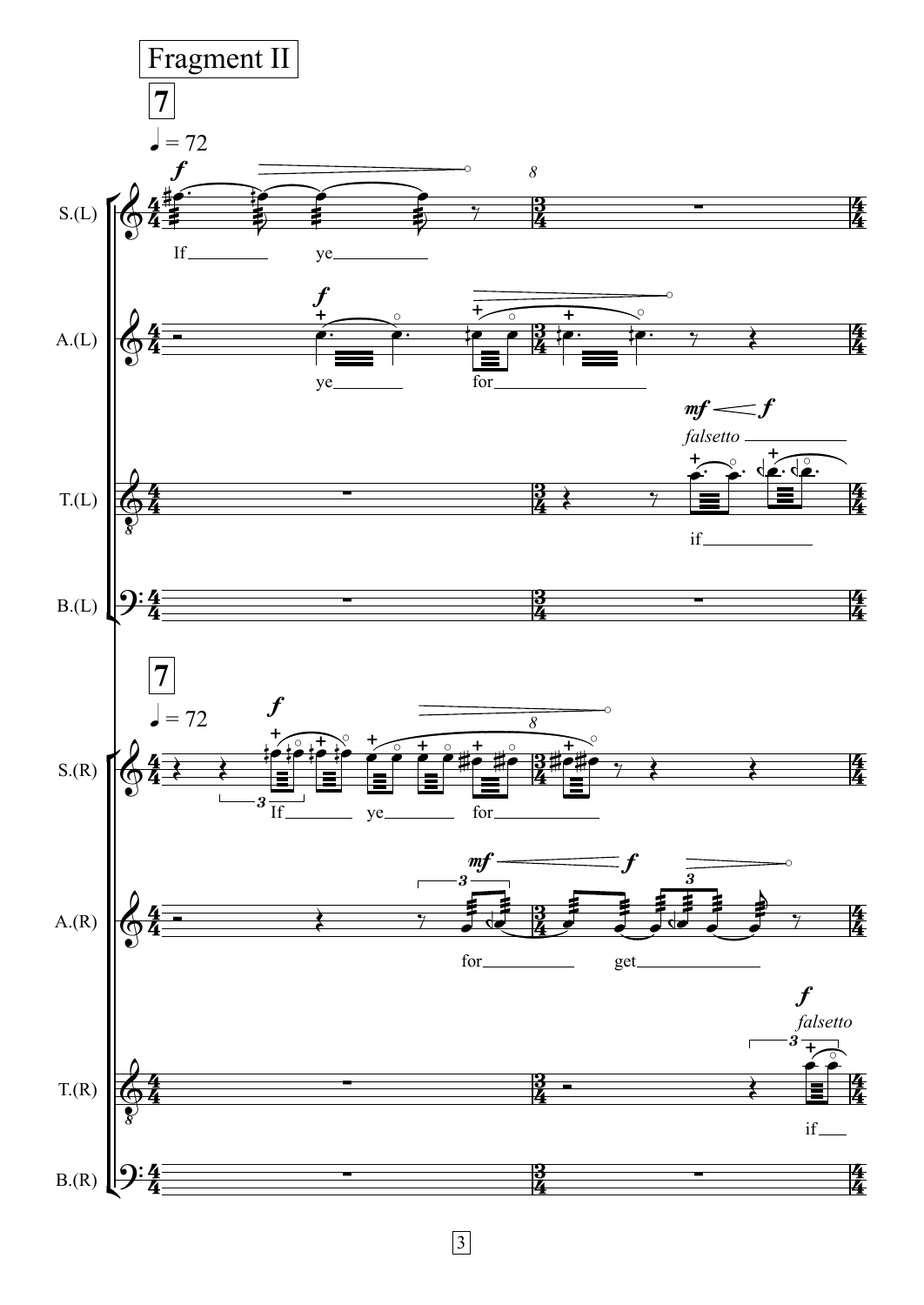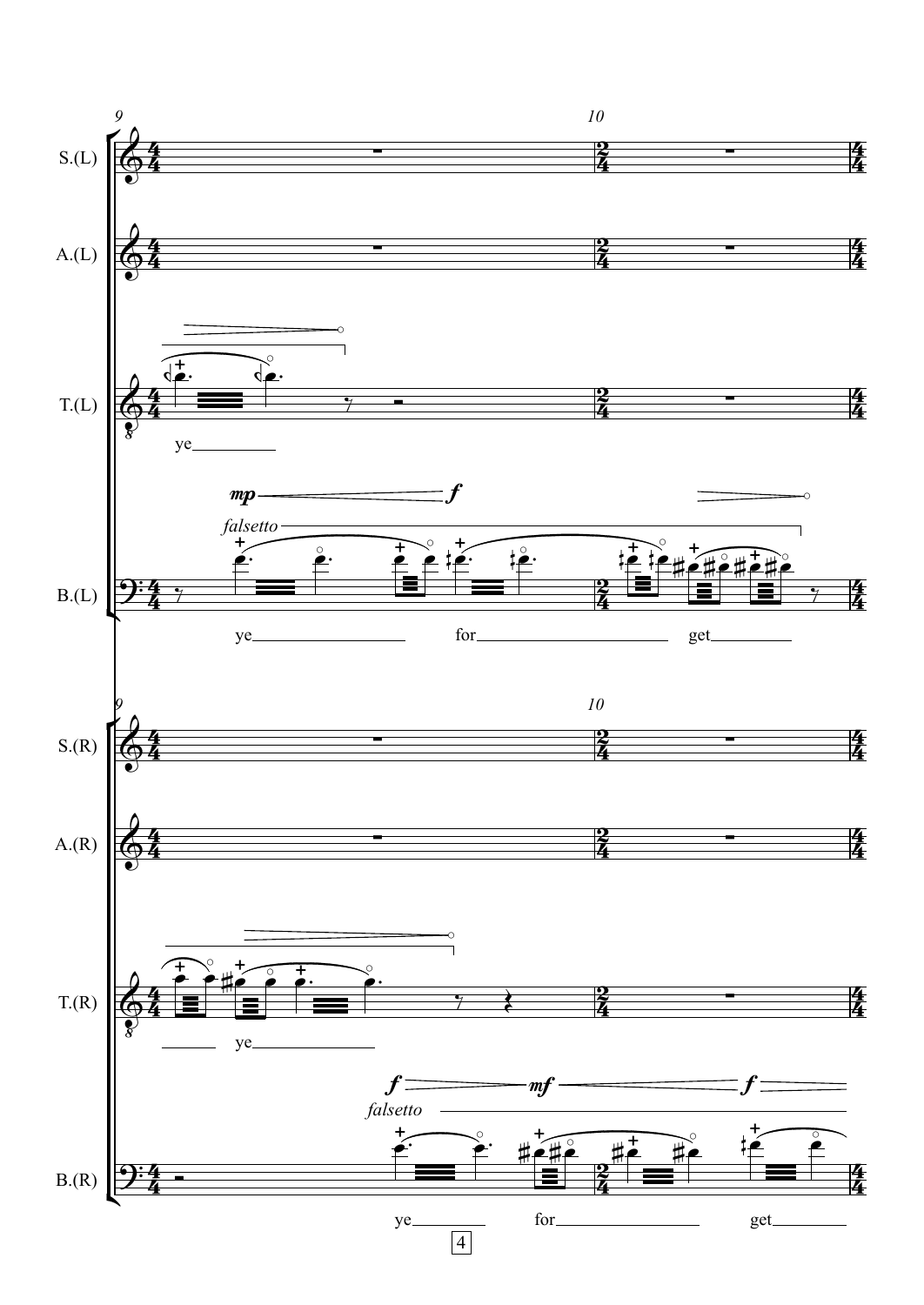$\boxed{11}$ 



 $\boxed{5}$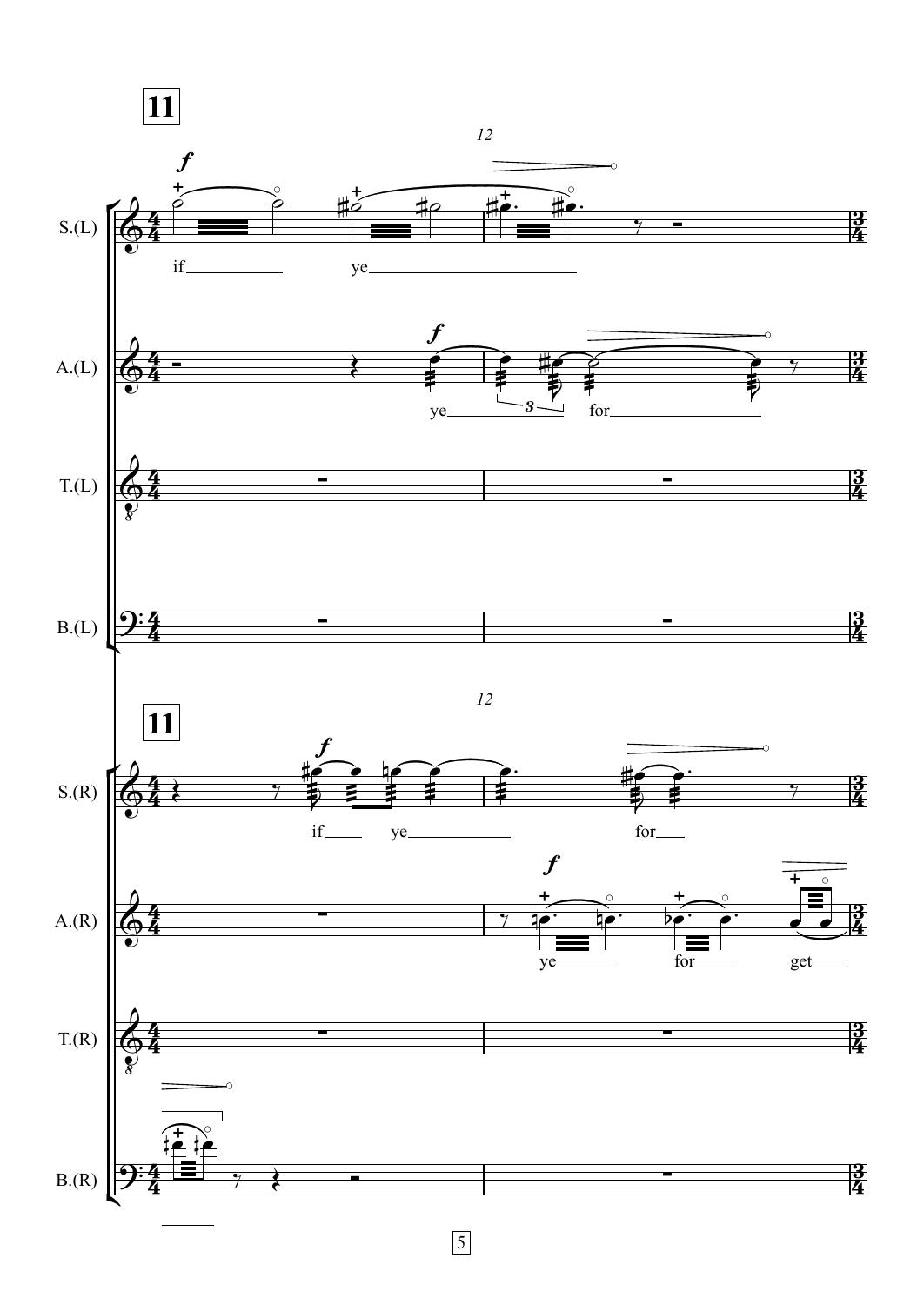**rit.***13 14* **rit** 

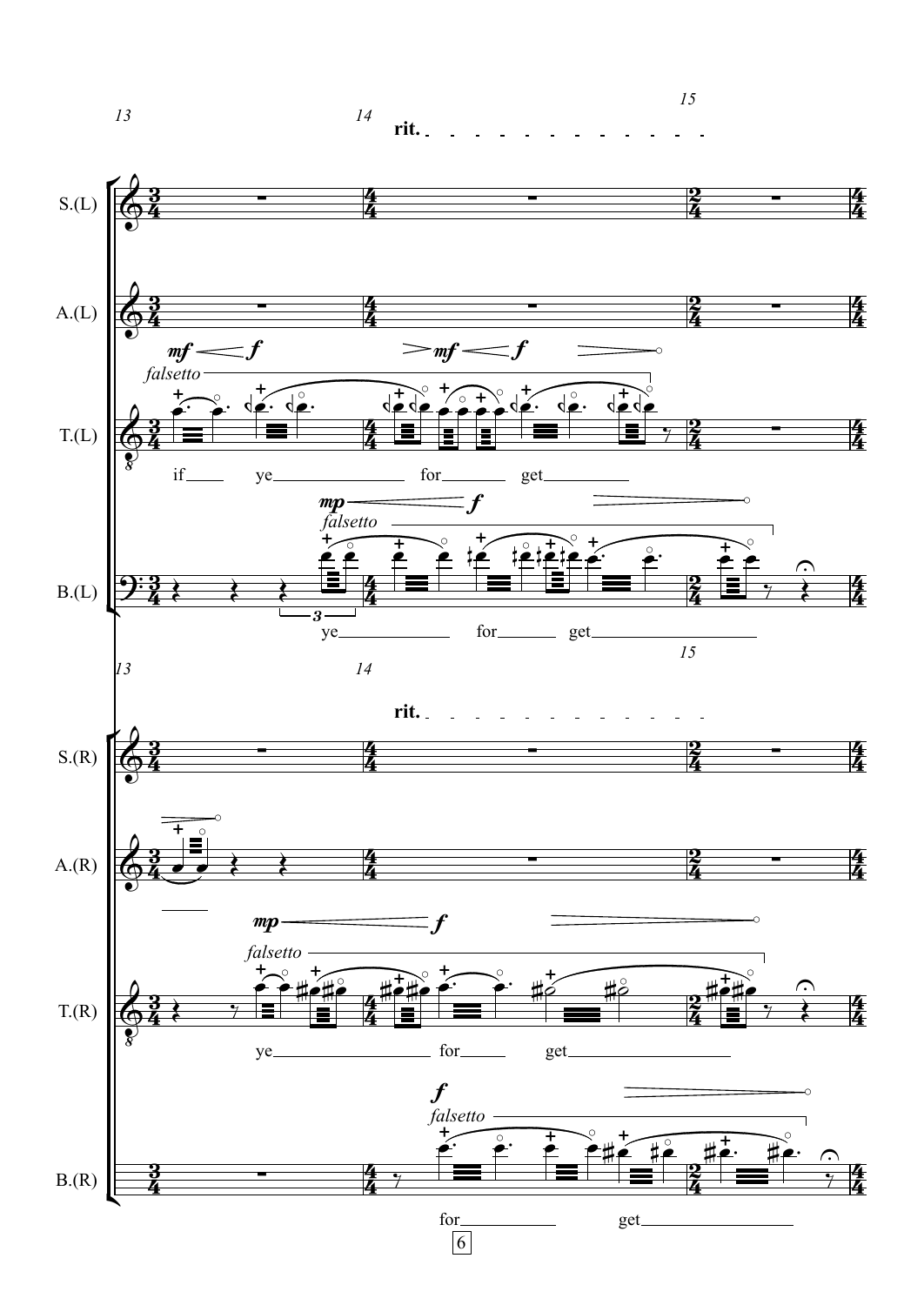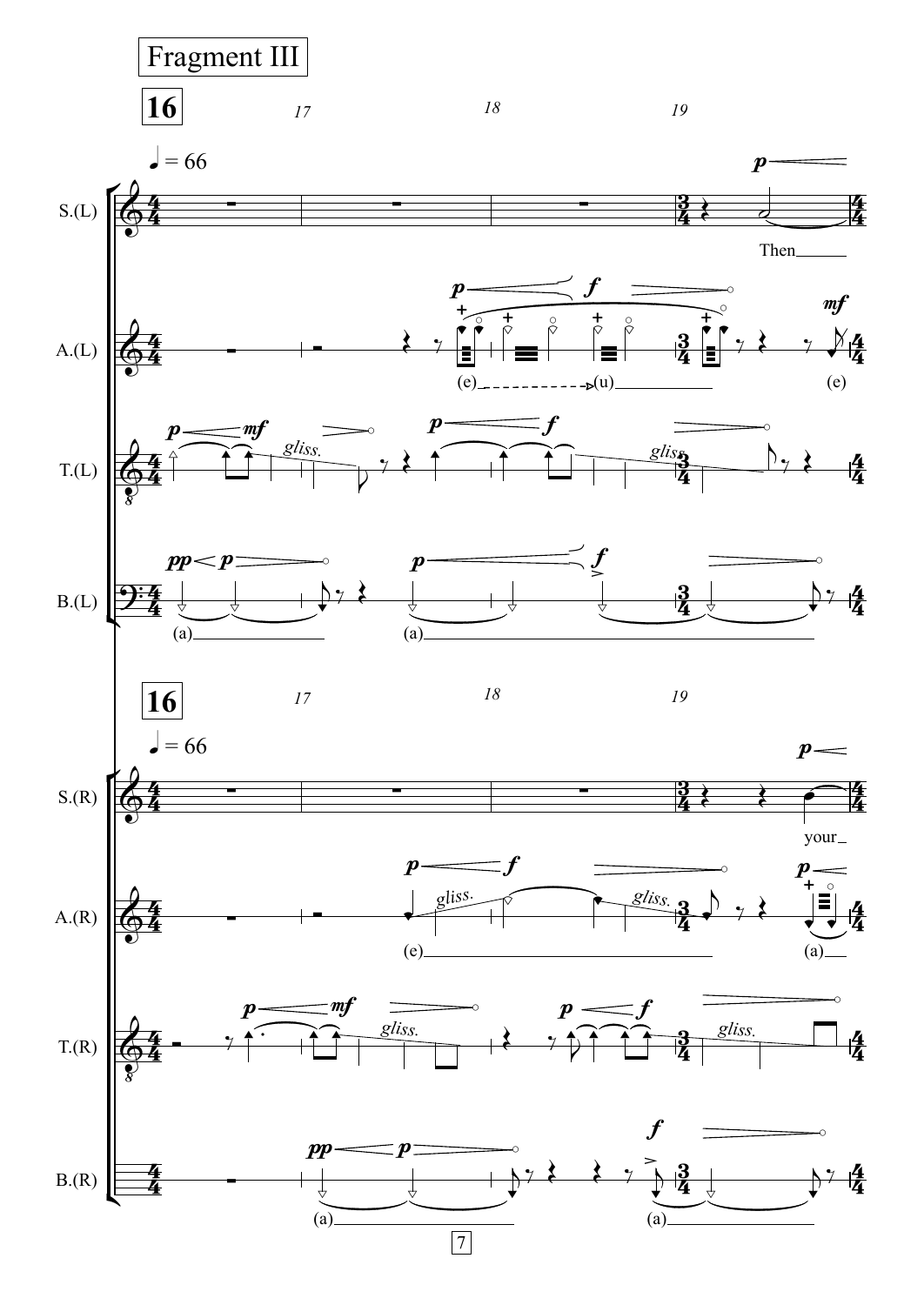

 $\frac{1}{8}$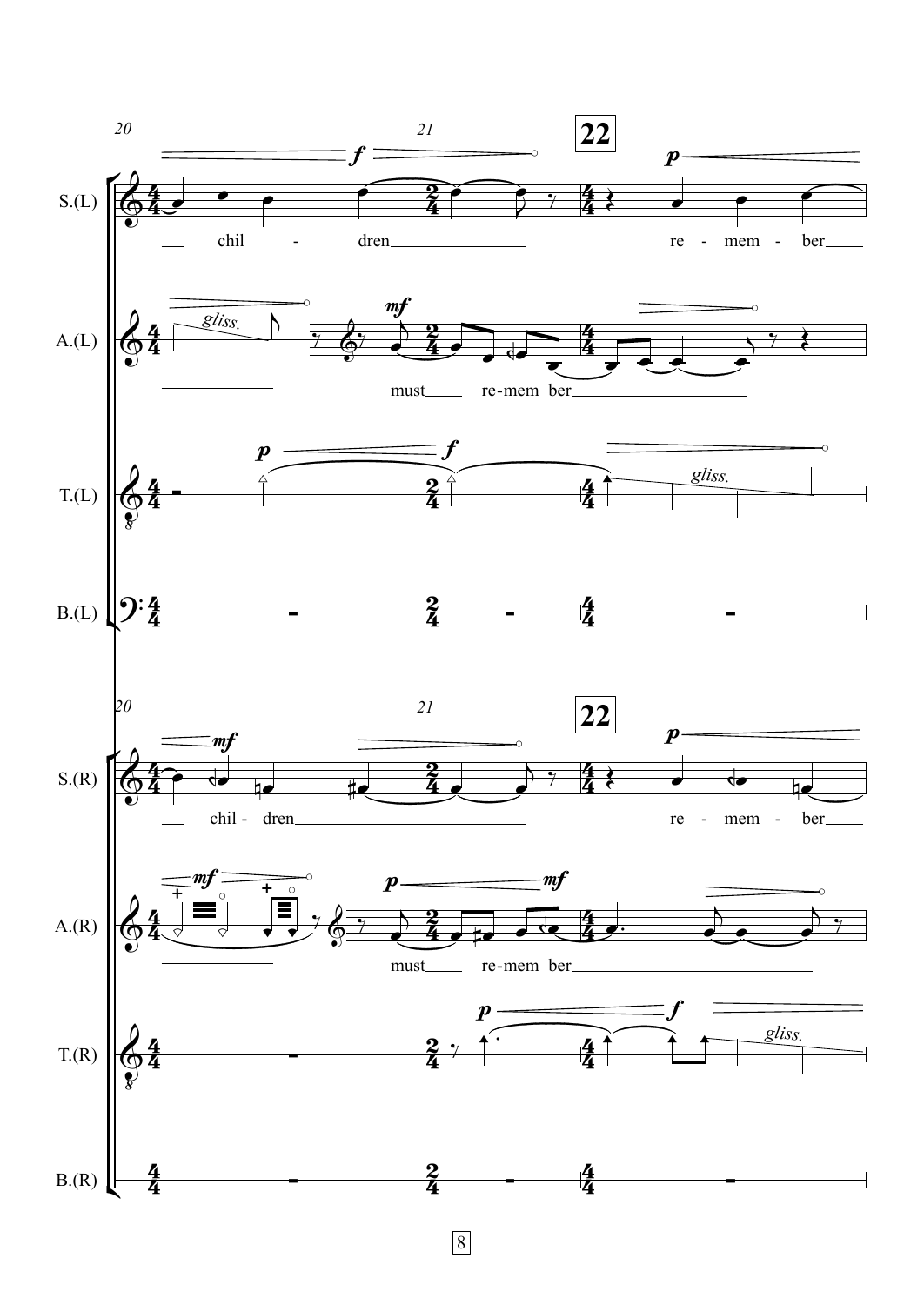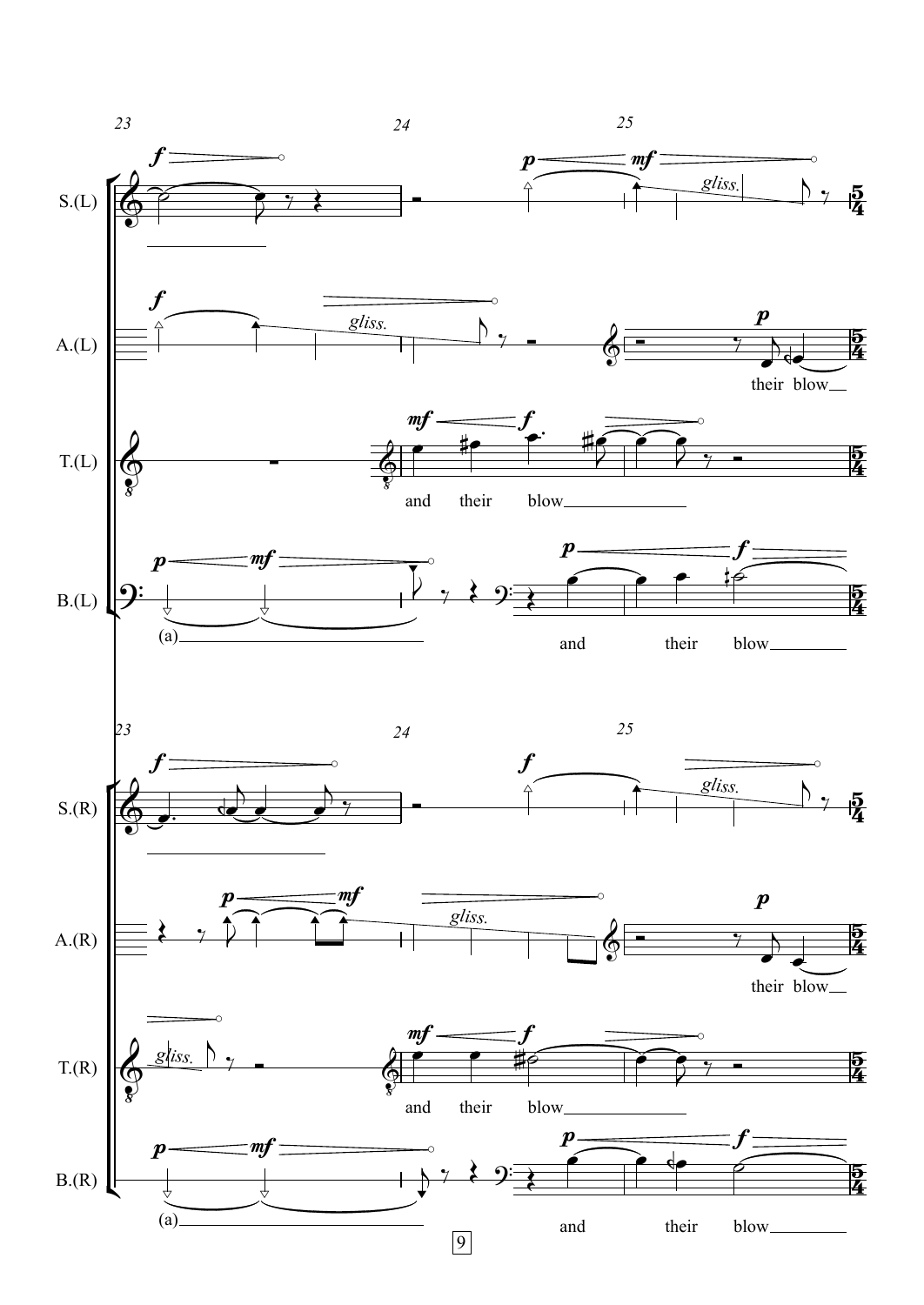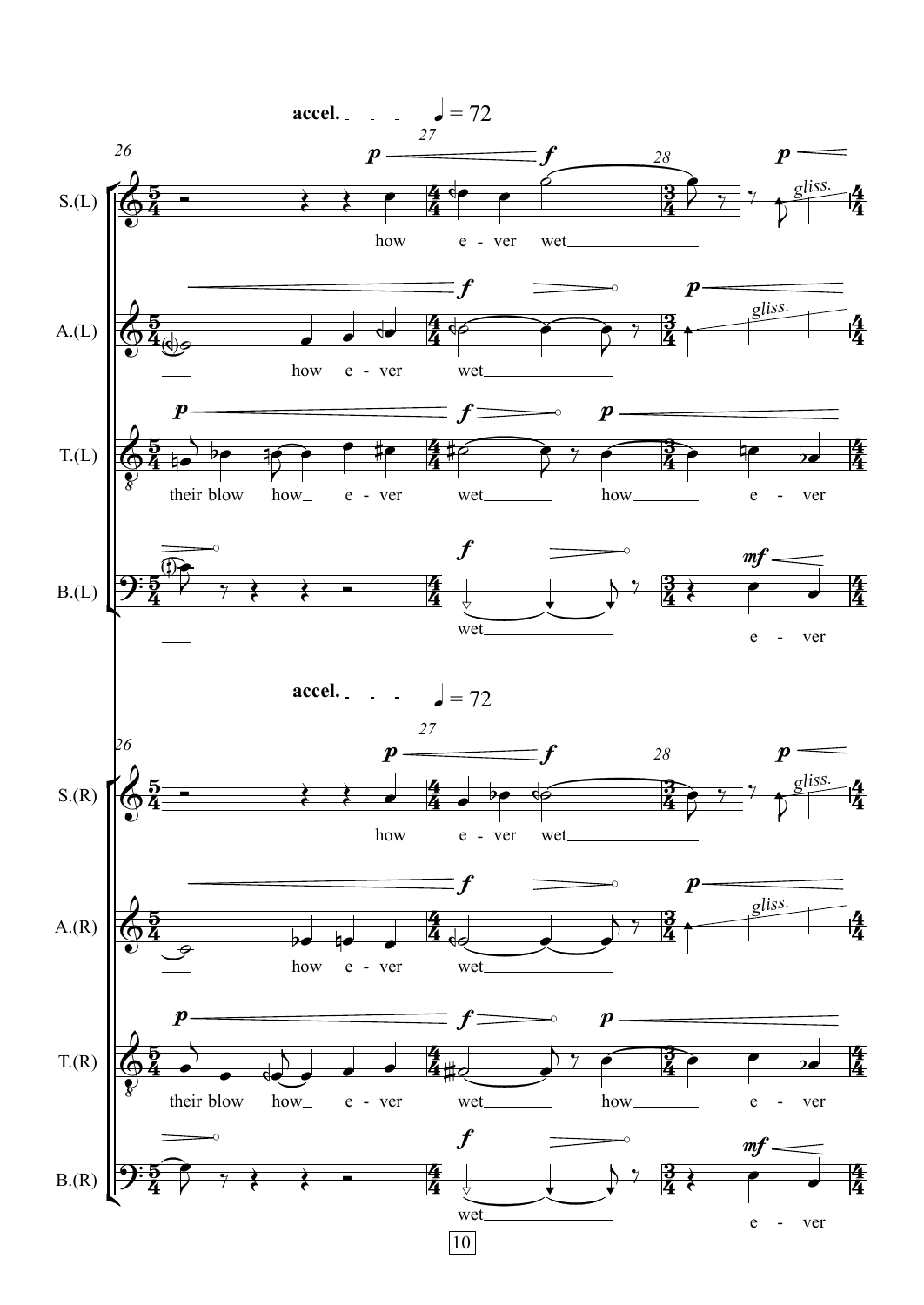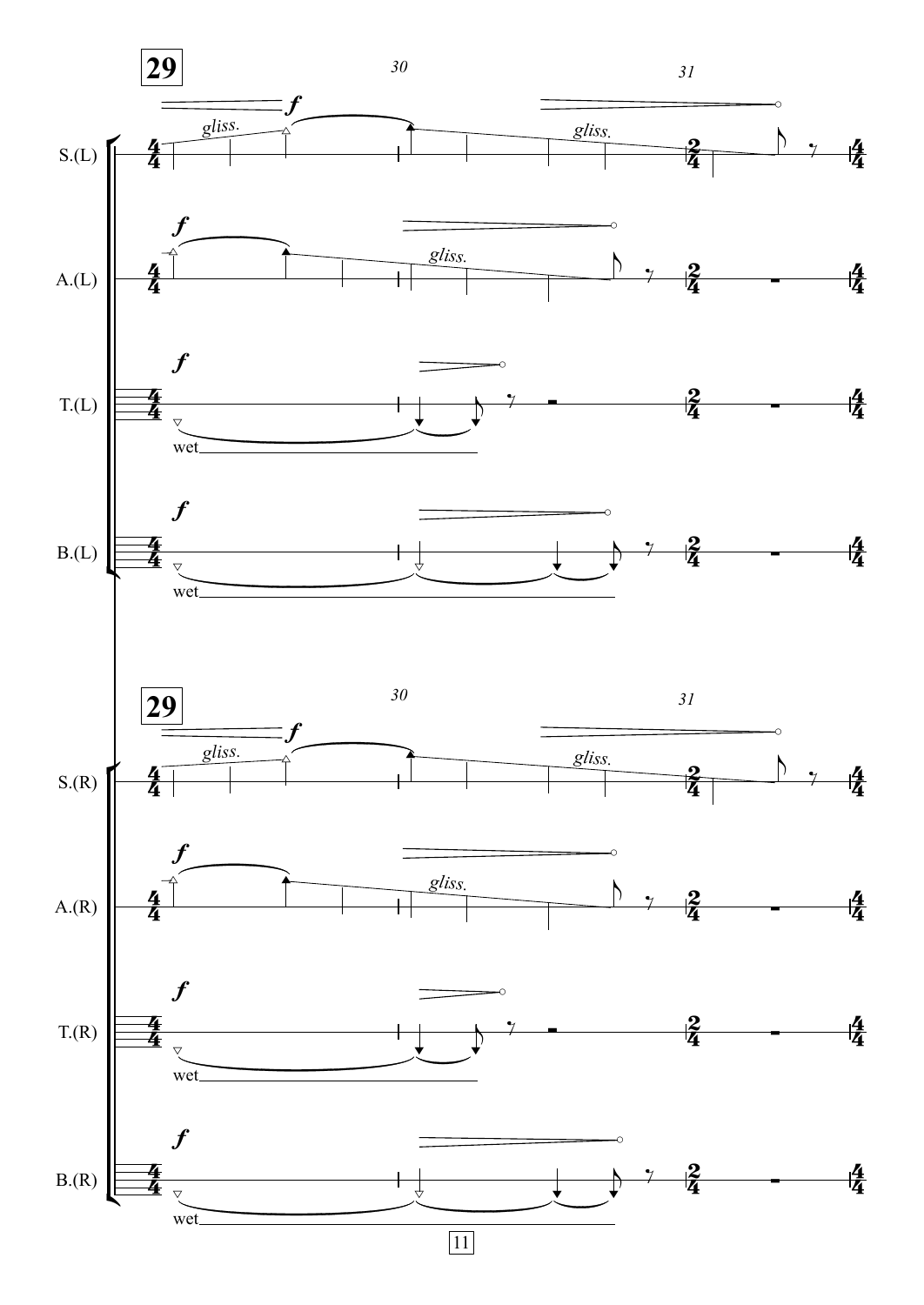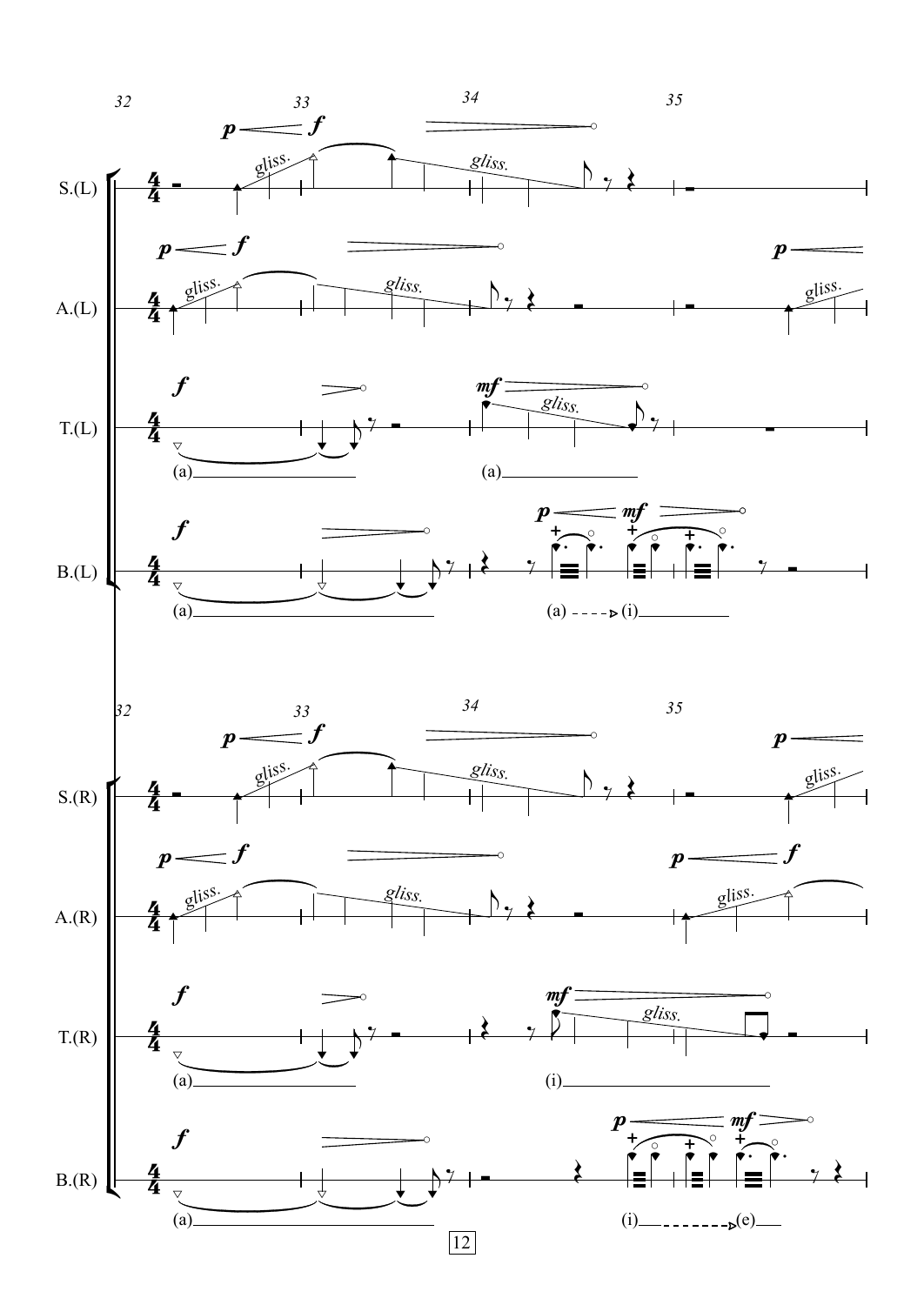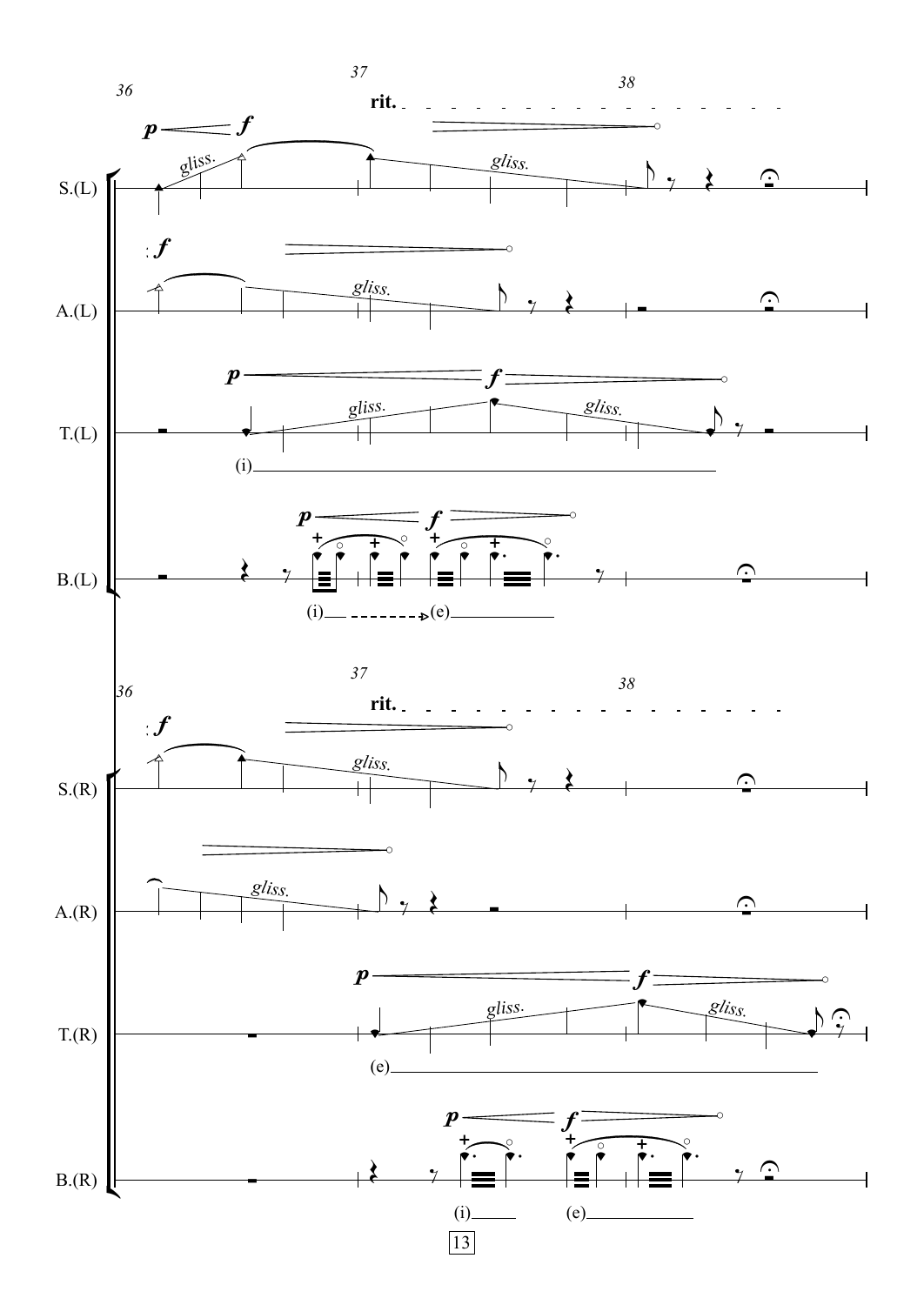

 $\boxed{14}$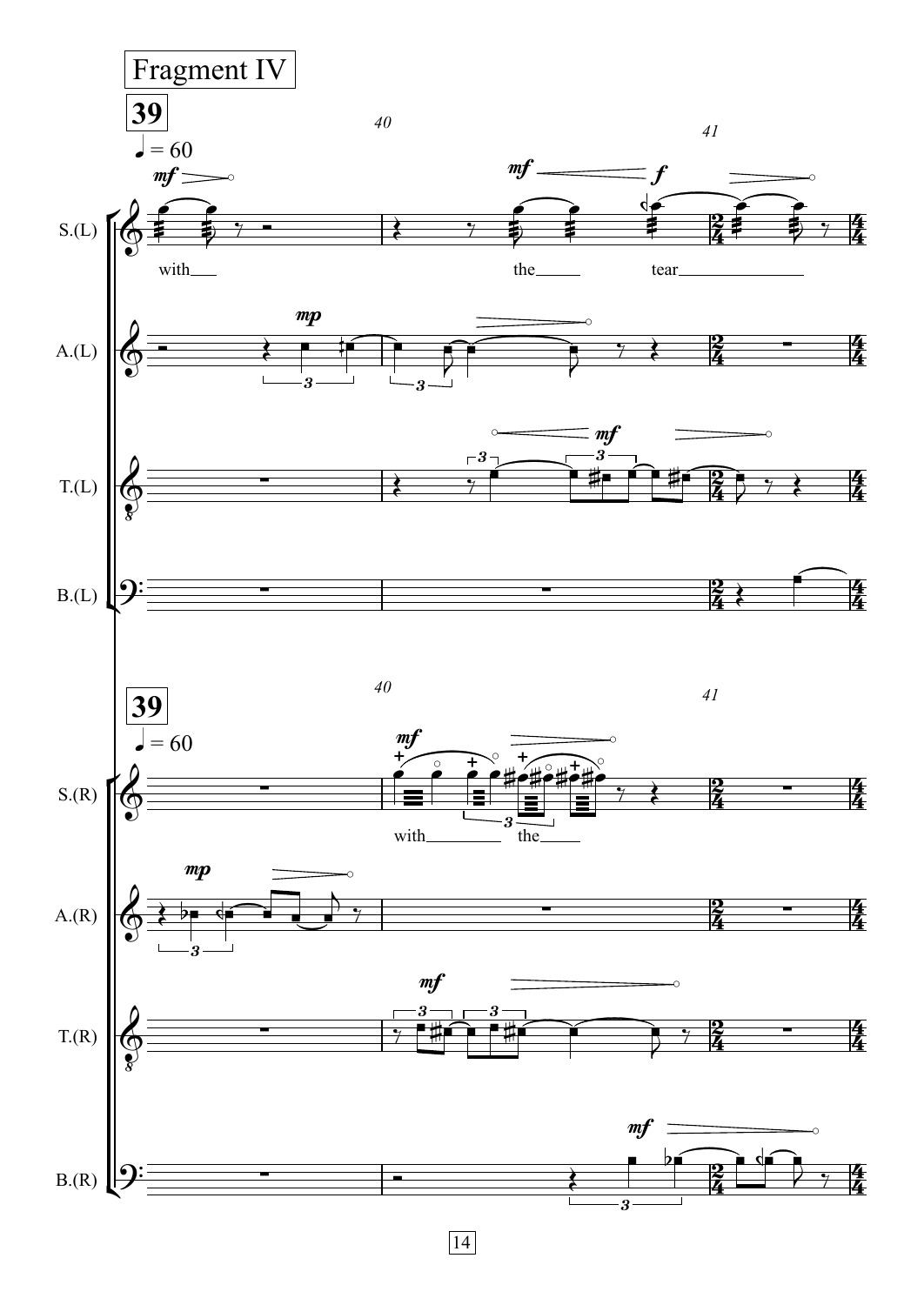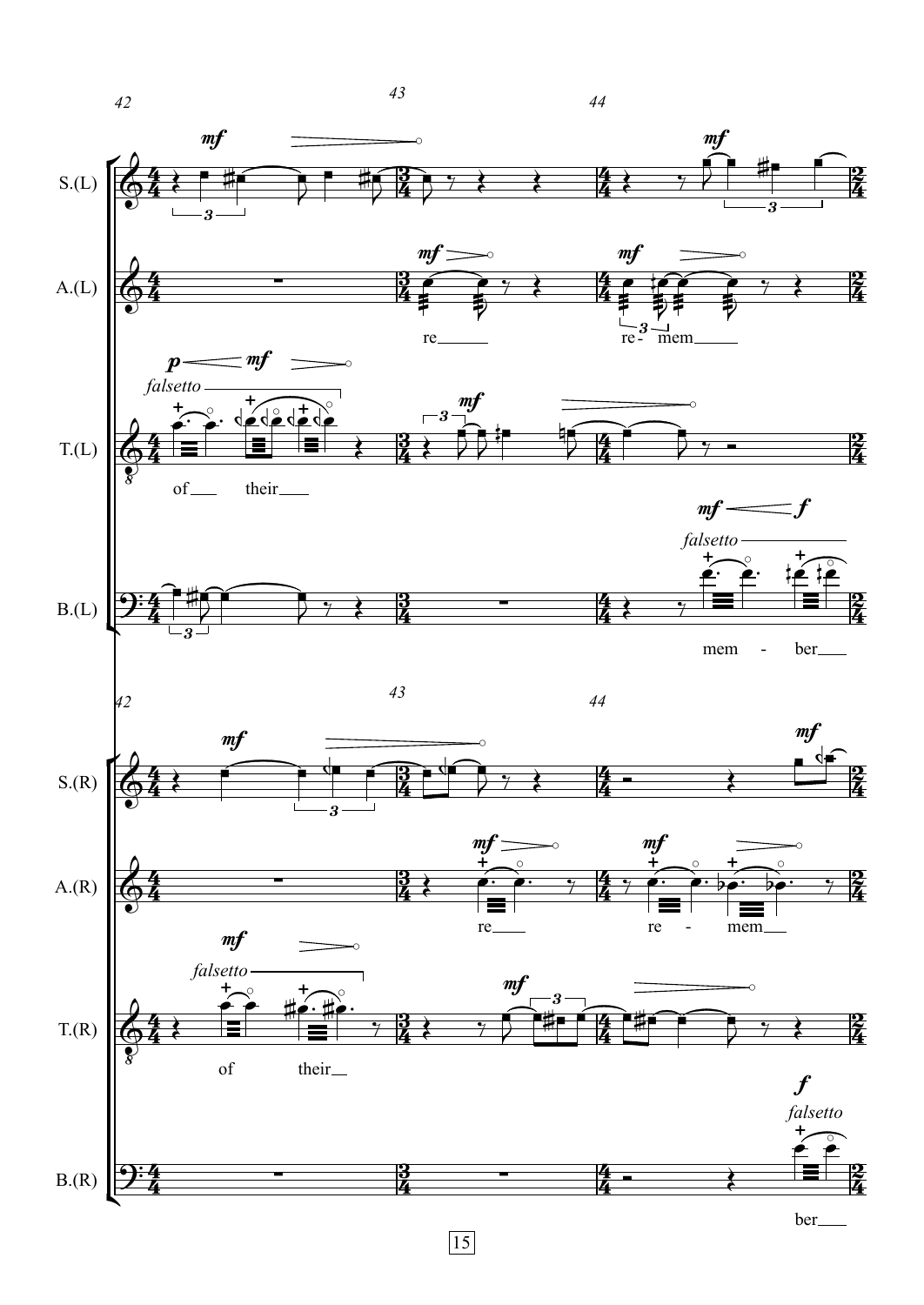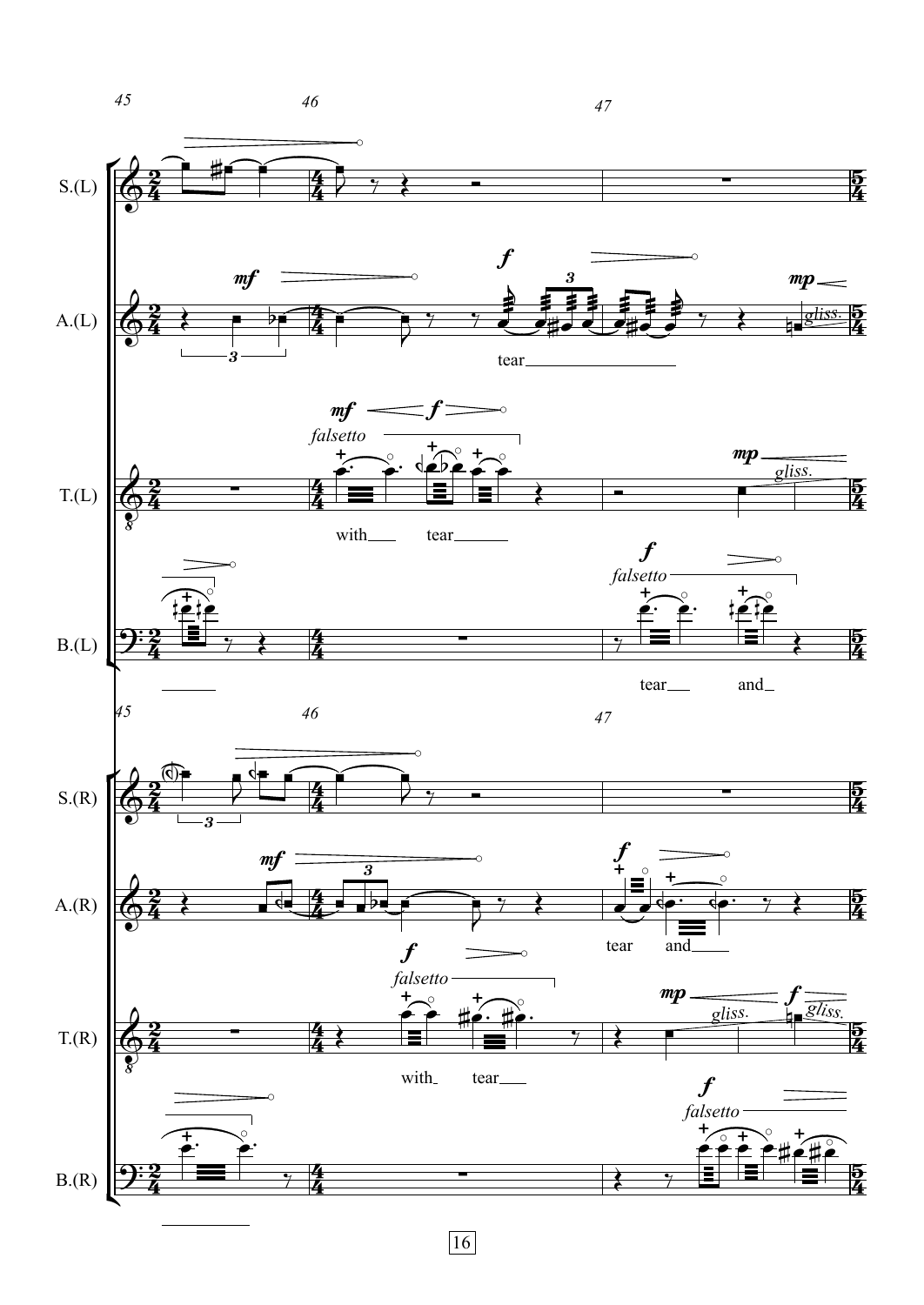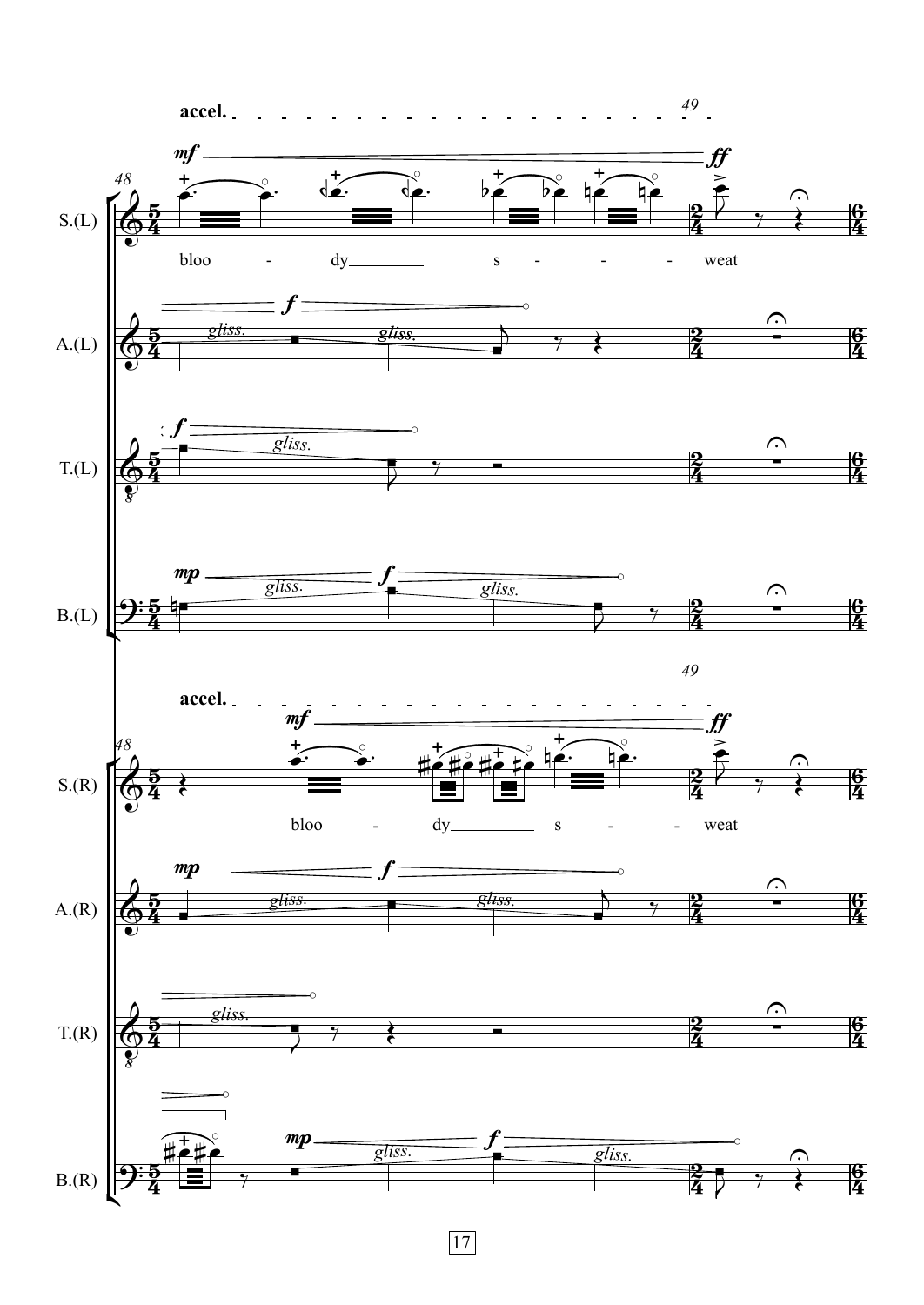